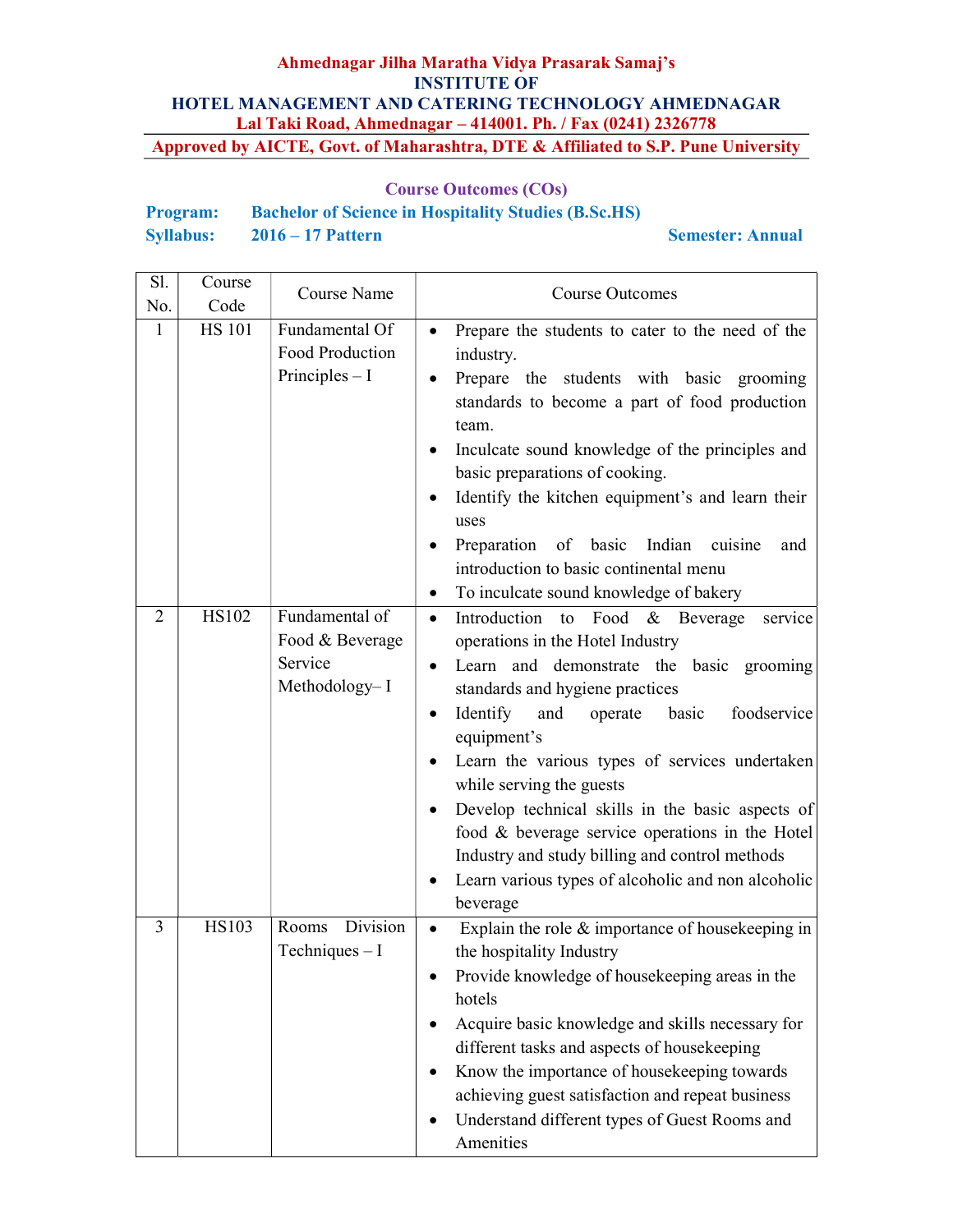|   |               |                                              | Highlight the importance of Front Office within<br>the hospitality industry<br>Learn different types of hotels and their functions<br>Acquire basic skills and knowledge necessary to<br>achieve standards in Rooms Division<br>Impart the knowledge of basic guest related<br>$\bullet$<br>activities at front office department                                                                                                                                                                                                                                      |
|---|---------------|----------------------------------------------|------------------------------------------------------------------------------------------------------------------------------------------------------------------------------------------------------------------------------------------------------------------------------------------------------------------------------------------------------------------------------------------------------------------------------------------------------------------------------------------------------------------------------------------------------------------------|
| 4 | <b>HS 104</b> | Tourism<br>Operations                        | Inculcate a sense of importance and establish a<br>link between the tourism industry and hotel<br>industry<br>Understand the role of tour operator and travel<br>$\bullet$<br>agent in tourism industry<br>Learn the objective of various tourism<br>$\bullet$<br>organization<br>Inculcate knowledge about tour itinerary                                                                                                                                                                                                                                             |
| 5 | <b>HS105</b>  | Food Science                                 | Develop basic awareness about hygiene, nutrition<br>$\bullet$<br>and balanced diet in hotel industry<br>Introduce students with the terminologies related<br>$\bullet$<br>to food and nutrition<br>Understand the relationship between food and<br>٠<br>human health<br>Introduce the impact of microbiology on food.                                                                                                                                                                                                                                                  |
| 6 | <b>HS106</b>  | Principles of<br>Nutrition                   | Develop basic awareness of important nutrients<br>Acquire knowledge of nutritional requirements for<br>human beings and plan a balanced diet.                                                                                                                                                                                                                                                                                                                                                                                                                          |
| 7 | <b>HS107</b>  | Communication<br>Skills (English/<br>French) | Know the importance of communication $&$<br>$\bullet$<br>presentation skills needed by the hospitality<br>professionals.<br>Learn fundamentals of communication<br>$\bullet$<br>Learn and study formal methods of<br>٠<br>communication as written, verbal and non-verbal<br>Understand the importance of listening<br>Introduction to the importance of communication<br>٠<br>in French<br>Learn basic knowledge of listening, Speaking,<br>$\bullet$<br>Reading, and Writing skills.<br>Introduce a different communicative approaches<br>based cultural differences |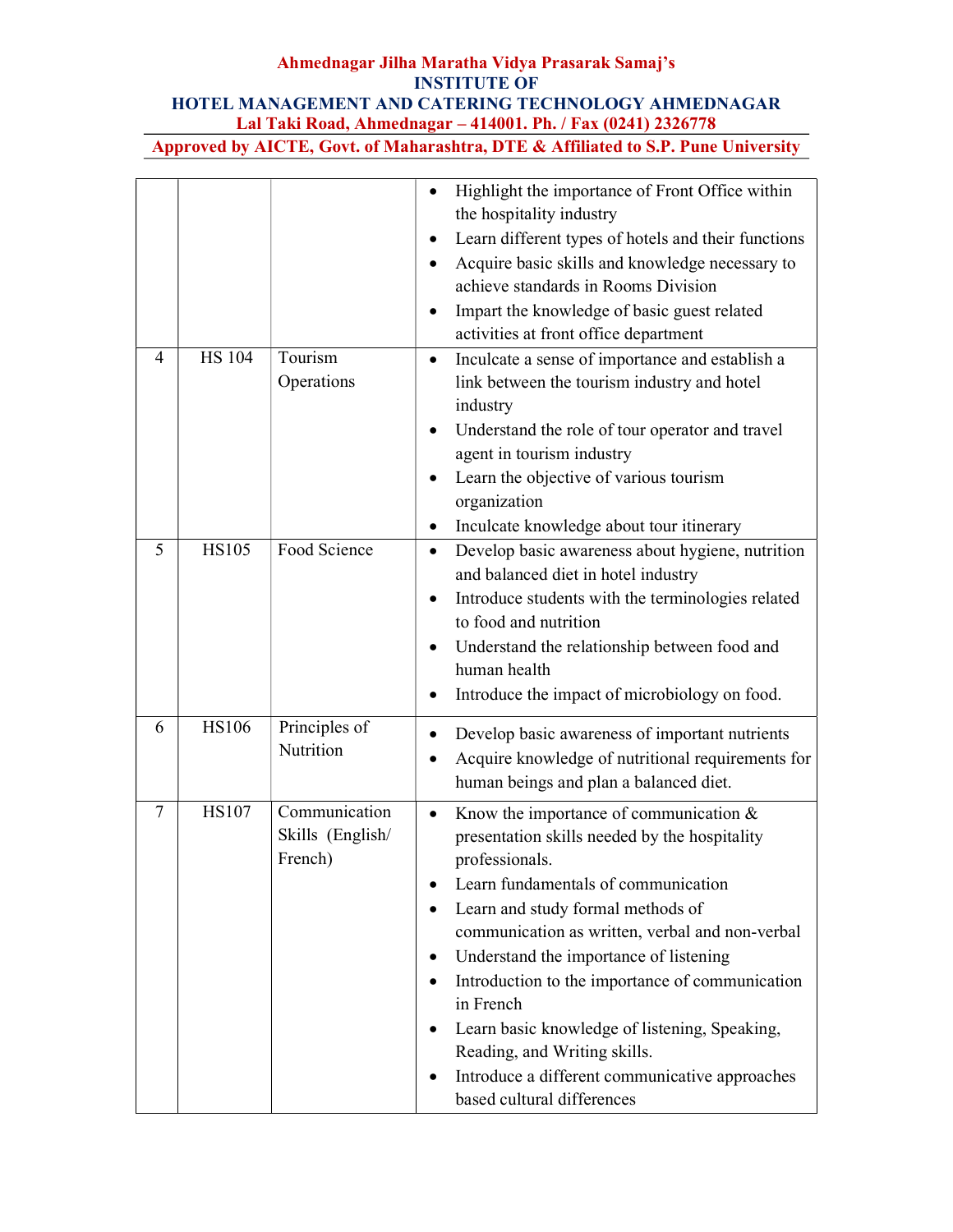| 8  | <b>HS108</b>   | Information<br>Systems                                                        | Give a basic knowledge about computer and its<br>$\bullet$<br>operations<br>Enable students to operate computers and its allied<br>$\bullet$<br>hardware and software<br>Help to get insight in internet, email, and social<br>$\bullet$<br>media                                                                                                                                                                                               |
|----|----------------|-------------------------------------------------------------------------------|-------------------------------------------------------------------------------------------------------------------------------------------------------------------------------------------------------------------------------------------------------------------------------------------------------------------------------------------------------------------------------------------------------------------------------------------------|
| 9  | <b>HS109</b>   | Fundamental of<br>Food Production<br>Principals<br>(Practical)                | Demonstrate and practice food pre-preparation<br>$\bullet$<br>methods<br>Enable students to make basic stocks, soups $\&$<br>$\bullet$<br>sauces<br>Prepare basic masalas, gravies and learn different<br>$\bullet$<br>cooking methods                                                                                                                                                                                                          |
| 10 | <b>HS110</b>   | Fundamental of<br>Food and beverage<br>Services<br>Methodology<br>(Practical) | Demonstrate and practice the basic food service<br>$\bullet$<br>methods<br>Learn to lay covers, make napkin folds, serve food<br>$\bullet$<br>and serve water<br>Demonstrate and practice the service of various<br>$\bullet$<br>beverages                                                                                                                                                                                                      |
| 11 | <b>HS111</b>   | Rooms Division<br>Techniques<br>(Practical)                                   | Demonstrate and practice the different cleaning<br>$\bullet$<br>methods<br>Demonstrate and practice the bed making<br>٠<br>procedure, room cleaning and public area cleaning<br>procedure<br>Demonstrate and practice mending and<br>٠<br>monogramming<br>Demonstrate and practice the telephone etiquettes,<br>$\bullet$<br>telephone handling, guest services and bell desk<br>activities<br>Demonstrate and practice the checkout procedures |
| 12 | <b>HS 112A</b> | Information<br>Systems<br>(Practical)                                         | Demonstrate and practice use of excel, word,<br>$\bullet$<br>power point<br>Demonstrate and practice POS systems,<br>$\bullet$<br>generation of reports,<br>Demonstrate and practice banquets module<br>$\bullet$                                                                                                                                                                                                                               |
| 13 | <b>HS 112B</b> | Communication<br>Skills (Practical)                                           | Provide theoretical input backed with practice<br>$\bullet$<br>session in order to communicate effectively<br>Enhance listening, speaking, reading and writing<br>$\bullet$<br>skills<br>Impart telephone etiquettes                                                                                                                                                                                                                            |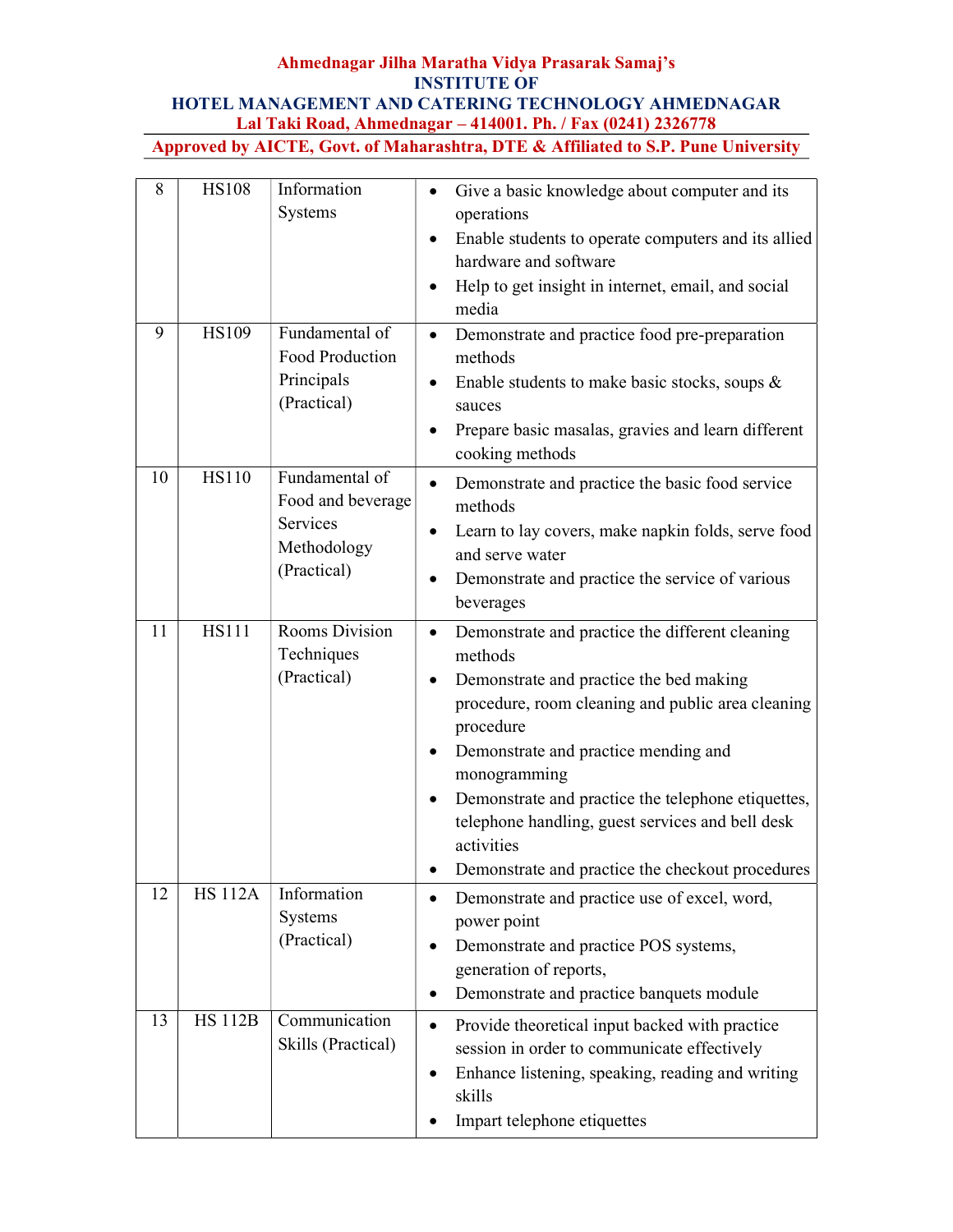## Course Outcomes (COs)

# Program: Bachelor of Science in Hospitality Studies (B.Sc.HS) Syllabus: 2016 – 17 Pattern Semester: I

| Sl.            | Course              | Course Name            | <b>Course Outcomes</b>                                                                                |
|----------------|---------------------|------------------------|-------------------------------------------------------------------------------------------------------|
| No.            | Code                |                        |                                                                                                       |
| 1              | <b>HS 201</b>       | Principles of Quantity | Introduce<br>food<br>the<br>students<br>quantity<br>$\bullet$<br>to                                   |
|                |                     | Food Production        | production                                                                                            |
|                |                     |                        | Impart the knowledge and skill sets required in<br>bulk catering in welfare and commercial sector     |
|                |                     |                        | Exposure to Indian regional cuisines<br>and<br>$\bullet$                                              |
|                |                     |                        | operational of industrial catering                                                                    |
|                |                     |                        | Familiarize with equipment, types of caterings,                                                       |
|                |                     |                        | methods of purchasing and indenting, storing,                                                         |
|                |                     |                        | portioning and planning in quantity food                                                              |
|                |                     |                        | production.                                                                                           |
| $\overline{2}$ | $\overline{H}S$ 202 | Food and Beverage      | Gain comprehensive knowledge of various<br>$\bullet$                                                  |
|                |                     | Service Methodology    | distilled alcoholic beverages used in hospitality                                                     |
|                |                     |                        | industry                                                                                              |
|                |                     |                        | Demonstrates an insight into their history,<br>٠<br>manufacture, classification& service of Alcoholic |
|                |                     |                        | beverages and liqueurs                                                                                |
|                |                     |                        | Demonstrates an insight into their history,<br>٠                                                      |
|                |                     |                        | manufacture, classification& service of Aperitif &                                                    |
|                |                     |                        | other mixed drinks.                                                                                   |
|                |                     |                        | Develop technical skills required for the service of                                                  |
|                |                     |                        | alcoholic beverages                                                                                   |
|                |                     |                        | Understand the basic of the buffet and banquet                                                        |
|                |                     |                        | setups and develop skills in various arrangements<br>and service procedures                           |
| 3              | <b>HS 203</b>       | Accommodation          | Establish the importance of accommodation<br>$\bullet$                                                |
|                |                     | Techniques             | operations within the hospitality Industry                                                            |
|                |                     |                        | Acquire skills and knowledge to identify the                                                          |
|                |                     |                        | required standards and decision-making                                                                |
|                |                     |                        | consideration of this department                                                                      |
|                |                     |                        | Know the basics of textiles and laundry operations                                                    |
|                |                     |                        | Knowledge of front office accounting and<br>٠                                                         |
|                |                     |                        | statistical data                                                                                      |
|                |                     |                        | Know the basics about pest and pest control                                                           |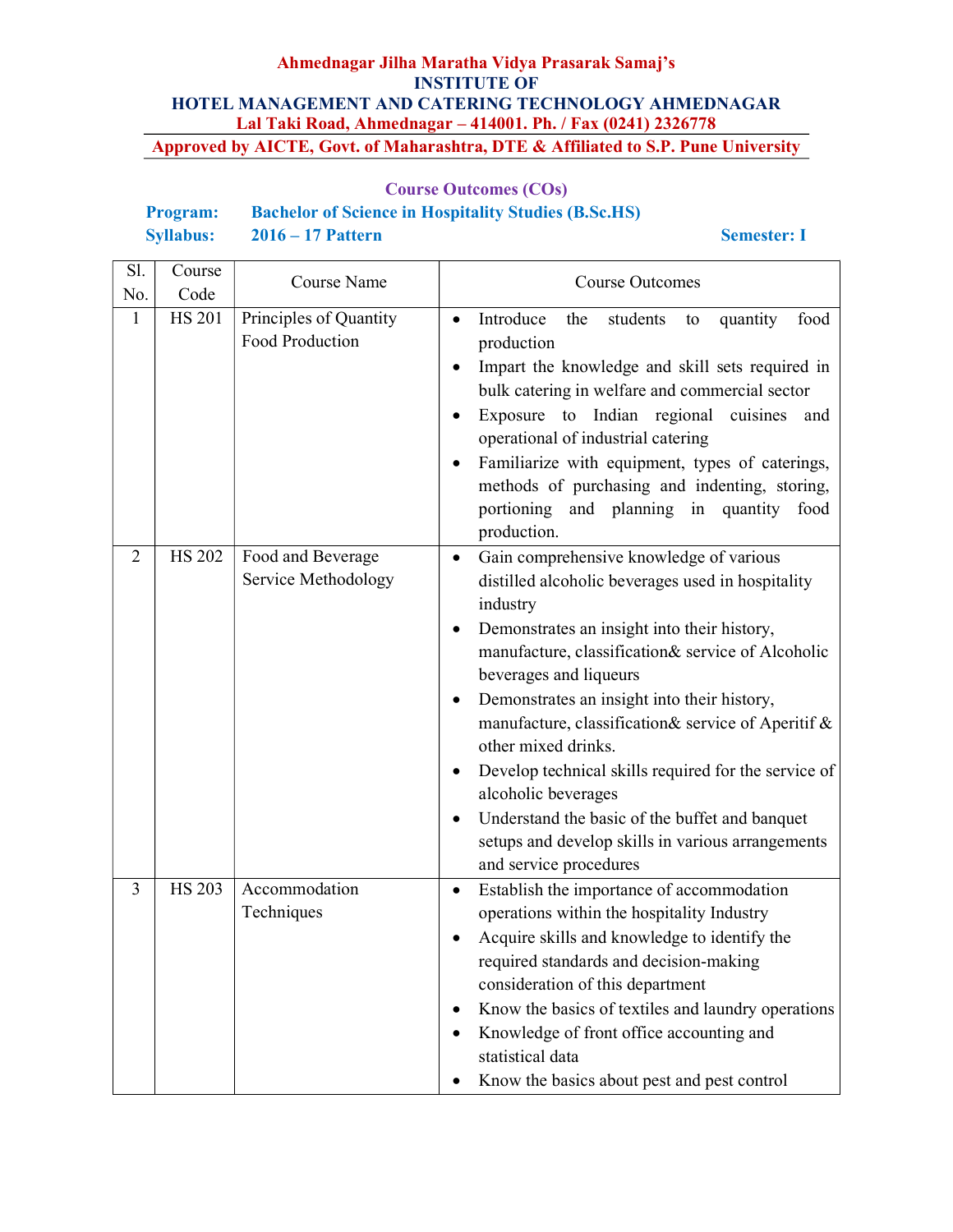| 4      | <b>HS204</b>  | Principles of Management                                 | Make the students understand the concepts of<br>$\bullet$<br>management<br>Understand the functions of management<br>$\bullet$<br>Understand practical application of management<br>concepts in the hospitality industry                                                                                                                                                                                                                                                                                                                                                                    |
|--------|---------------|----------------------------------------------------------|---------------------------------------------------------------------------------------------------------------------------------------------------------------------------------------------------------------------------------------------------------------------------------------------------------------------------------------------------------------------------------------------------------------------------------------------------------------------------------------------------------------------------------------------------------------------------------------------|
| 5      | <b>HS205</b>  | Basic Principal of<br>Accounting                         | Knowledge of accounting as practiced in hotels<br>٠<br>Utilize this knowledge in day to day operations<br>$\bullet$<br>undertaken in various departments in hotel<br>Understand the journal and ledger entries.<br>$\bullet$                                                                                                                                                                                                                                                                                                                                                                |
| 6      | <b>HS206</b>  | The Science of Hotel<br>Engineering                      | Provide information regarding the basic services<br>$\bullet$<br>and different types of engineering and<br>maintenance system in hotel industry<br>Understand various aspects and importance of<br>٠<br>engineering department in hotel<br>Understand various maintenance of refrigeration<br>and air-conditioning<br>Learn about fuels, electricity, safety and security,<br>٠<br>water distribution system and energy conservation<br>in hotels<br>Understand the role of engineering department in<br>٠<br>implementing environmental friendly practices<br>and safety in hotel industry |
| $\tau$ | <b>HS 207</b> | Principles of Quantity<br>Food Production<br>(Practical) | Introduction to Regional Menus and Industrial<br>$\bullet$<br>Menus<br>Teach students about various bakery products and<br>٠<br>their making<br>Enable students to master various baking<br>techniques                                                                                                                                                                                                                                                                                                                                                                                      |
| 8      | <b>HS 208</b> | Food and Beverage<br>Service Methodology                 | Learn service of liqueurs, cigars and wines<br>$\bullet$<br>Demonstrate and learn food and wine paring<br>$\bullet$<br>Enable students to read wine label<br>$\bullet$                                                                                                                                                                                                                                                                                                                                                                                                                      |
| 9      | <b>HS 209</b> | Accommodation<br>Techniques<br>(HS)                      | Learn about stains, types of stains and stain<br>$\bullet$<br>removal<br>Understand and demonstrate laundry process<br>٠<br>Learn various flower arrangements                                                                                                                                                                                                                                                                                                                                                                                                                               |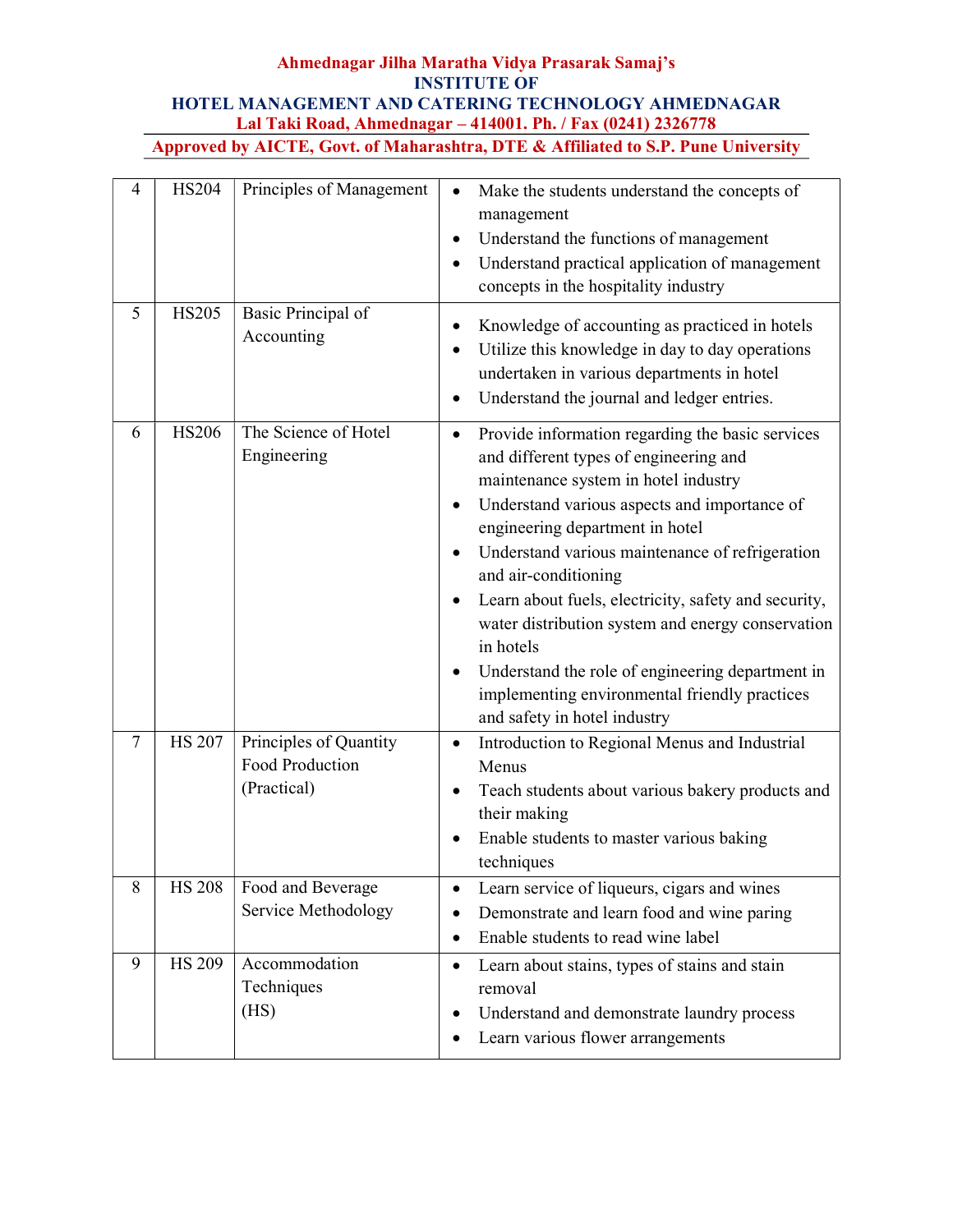| 10 | <b>HS210</b>  | Project Report      | $\bullet$<br>٠ | Enable the student to apply the knowledge and<br>skills acquired in the many facets of Hotel<br>Operations, learn to analyze data situations at<br>logical decisions<br>The subject help students to undertake a research<br>on any topic related to hotel operations, find<br>information, collect data, analyze and tabulate the<br>furnish<br>data<br>suggestions<br>and<br>and<br>recommendations which will be useful for others. |
|----|---------------|---------------------|----------------|----------------------------------------------------------------------------------------------------------------------------------------------------------------------------------------------------------------------------------------------------------------------------------------------------------------------------------------------------------------------------------------------------------------------------------------|
| 11 | <b>HS 211</b> | Industrial Training | ٠              | The Industrial Training enables students to relate<br>the knowledge and skills acquired in the<br>classroom with systems, standards and practices<br>followed in the Industry.<br>Get the firsthand experience of working in the<br>industry                                                                                                                                                                                           |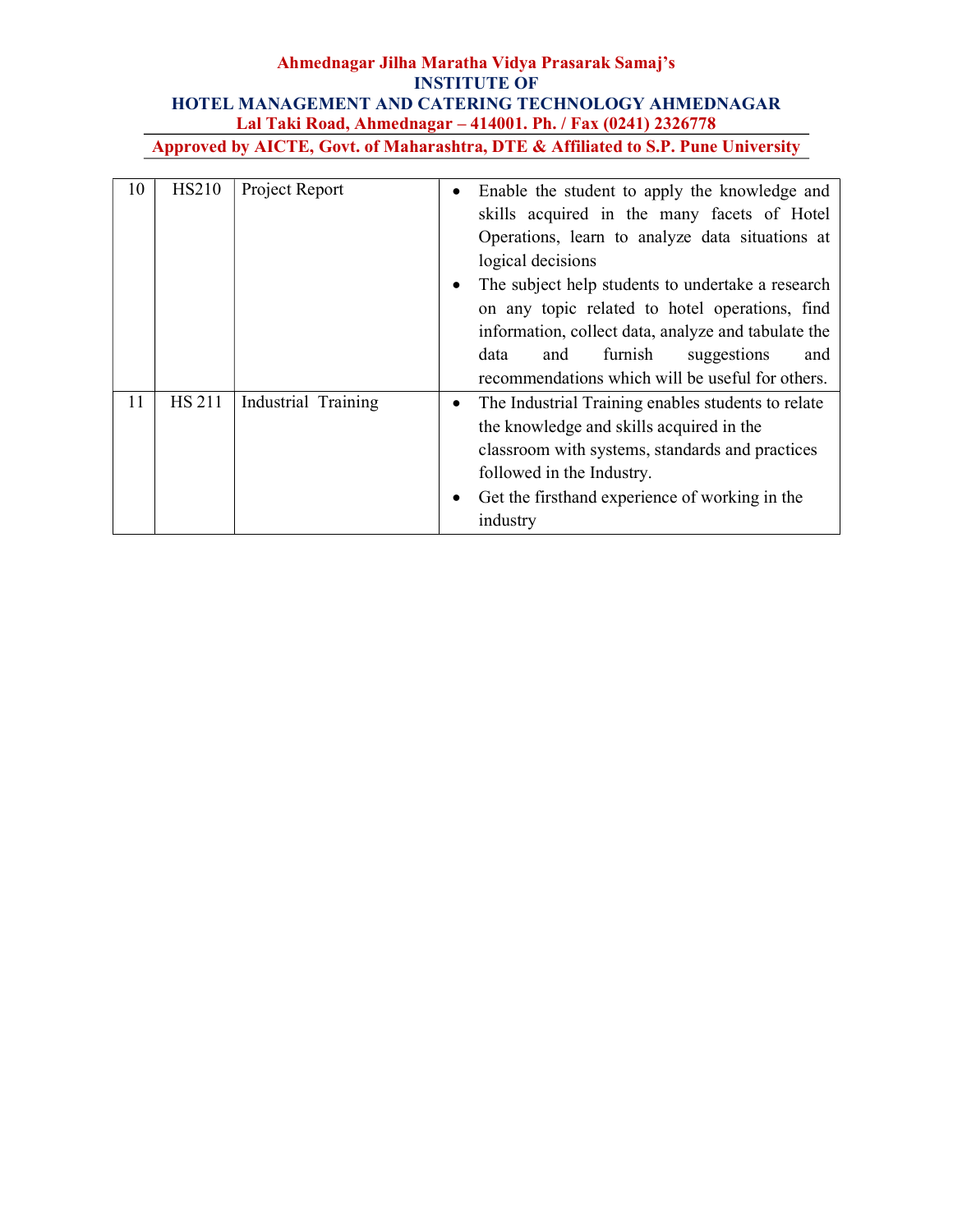# Course Outcomes (COs)

| <b>Program:</b>  | <b>Bachelor of Science in Hospitality Studies (B.Sc.HS)</b> |
|------------------|-------------------------------------------------------------|
| <b>Syllabus:</b> | $2016 - 17$ Pattern                                         |

#### Semester: II

| Sl.<br>No.     | Course<br>Code | Course Name                                                    | <b>Course Outcomes</b>                                                                                                                                                                                                                                                                                                                                                                        |
|----------------|----------------|----------------------------------------------------------------|-----------------------------------------------------------------------------------------------------------------------------------------------------------------------------------------------------------------------------------------------------------------------------------------------------------------------------------------------------------------------------------------------|
| 1              | <b>HS301</b>   | <b>Advanced Food</b><br>Production Systems                     | Learn in great detail about various cuisines<br>$\bullet$<br>around the world and how and why they are<br>so different<br>Gain comprehensive knowledge about<br>poultry, fish and meat.<br>Develop technical skills required for the<br>service of alcoholic beverages<br>Familiarize with various food additives                                                                             |
| $\overline{2}$ | <b>HS302</b>   | Food and Beverage<br>Service and<br>Techniques<br>& Management | Have understanding of the bar management<br>$\bullet$<br>and cost<br>Control in $F \& B$ service operations<br>Gain comprehensive knowledge about<br>$\bullet$<br>poultry, fish and meat<br>Familiarize with event and banquet<br>$\bullet$<br>management<br>Keep up to date with current trends in<br>hospitality operations                                                                 |
| 3              | <b>HS303</b>   | Accommodation<br><b>Operation Techniques</b>                   | Establish the importance of accommodation<br>$\bullet$<br>operations within the hospitality Industry<br>Prepare the students to acquire skills and<br>knowledge to identify the required standards<br>and decision-making consideration of this<br>department<br>Know the basics of textiles and laundry<br>operations<br>Impart knowledge of front office accounting<br>and statistical data |
| 4              | HS304          | Hotel<br>Accounting<br>Procedures                              | Equip students with knowledge of<br>٠<br>accounting as practiced in hotels<br>Help them to utilize this knowledge in day to<br>$\bullet$<br>day operations undertaken in various<br>departments in hotel<br>Introduction to basic cost concepts<br>Introduction methods of costing                                                                                                            |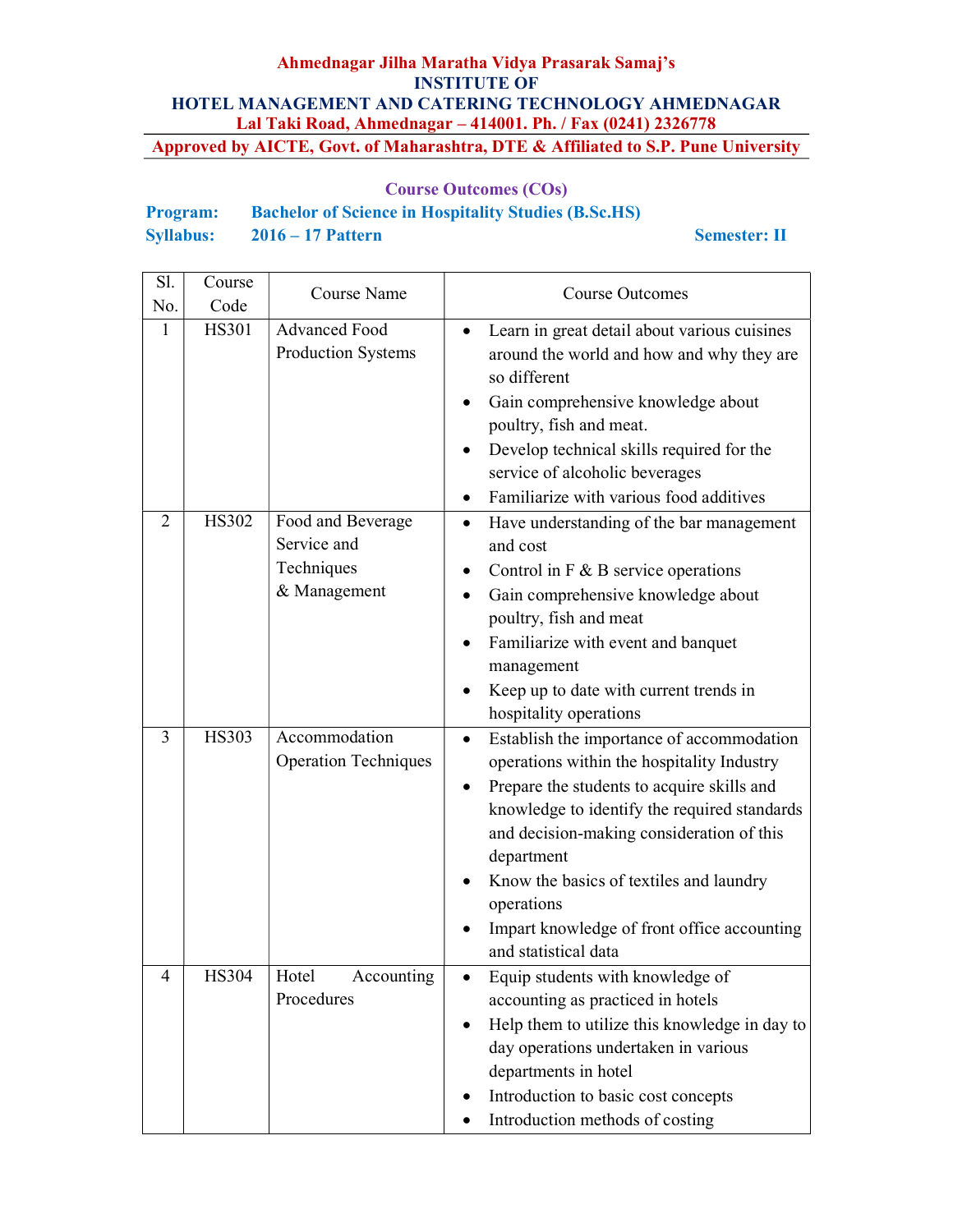| $\overline{5}$ | <b>HS305</b>  | Hospitality Marketing<br>Management                              | Make the students understand importance of<br>$\bullet$<br>marketing in Hospitality Industry and<br>concepts of the marketing<br>Know the importance of buying behaviors,<br>market segmentation and marketing mix<br>strategies for effective marketing of the hotel<br>industry<br>Understand the product cycle<br>$\bullet$                      |
|----------------|---------------|------------------------------------------------------------------|-----------------------------------------------------------------------------------------------------------------------------------------------------------------------------------------------------------------------------------------------------------------------------------------------------------------------------------------------------|
| 6              | <b>HS306</b>  | <b>Hotel Law Practices</b>                                       | Impart basic knowledge of Hotel law<br>$\bullet$<br>Understand intricacies of Sales of good<br>$\bullet$<br>Acts, Industrial Law, Food Legislations<br>business law                                                                                                                                                                                 |
| 7              | <b>HS 307</b> | <b>Advanced Food</b><br>Production Systems<br>(Practical)        | Prepare Chocolate work, International A la<br>$\bullet$<br>carte, Classical Appetizers, Sandwiches,<br><b>Cake Decorations</b><br>Make students more proficient in kitchen<br>٠                                                                                                                                                                     |
| 8              | <b>HS 308</b> | Food & Beverage<br>Service Techniques &<br>Management(Practical) | Learn Setting up of bar, planning &<br>$\bullet$<br>operations<br>Have an exposure with respect to the<br>$\bullet$<br>technological enhancement in this field<br>Gain knowledge about taking bookings for<br>$\bullet$<br>banquet events and filling of banquet<br>function prospectus, banquet reservation<br>diary and post event briefing sheet |
| 9              | <b>HS 309</b> | Accommodation<br><b>Operations Techniques</b><br>(Practical)     | Learn format of snag list, Preparing<br>$\bullet$<br>operational budget, Towel Art etc<br>Have an exposure with respect to the<br>technological enhancement in this field<br>Gain knowledge about guest handling and<br>problem solving                                                                                                             |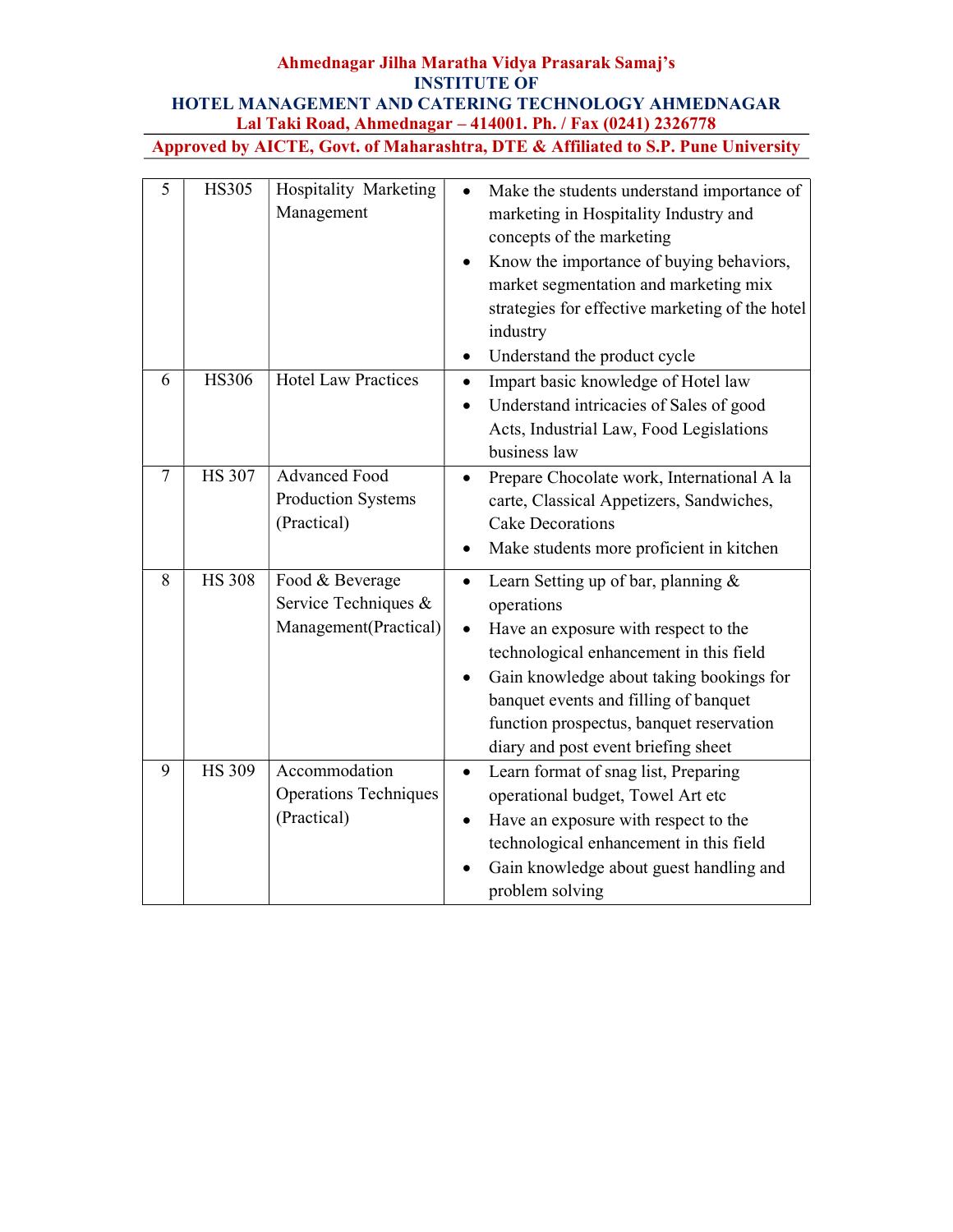Course Outcomes (COs)

| Program:         |                |                                                                         | $\sim$<br><b>Bachelor of Science in Hospitality Studies (B.Sc.HS)</b>                                                                                                                                                                                                                                                                                                                                                                                                                                                                                                                                                                                                                              |
|------------------|----------------|-------------------------------------------------------------------------|----------------------------------------------------------------------------------------------------------------------------------------------------------------------------------------------------------------------------------------------------------------------------------------------------------------------------------------------------------------------------------------------------------------------------------------------------------------------------------------------------------------------------------------------------------------------------------------------------------------------------------------------------------------------------------------------------|
| <b>Syllabus:</b> |                | 2016 - 17 Pattern                                                       | <b>Semester: III</b>                                                                                                                                                                                                                                                                                                                                                                                                                                                                                                                                                                                                                                                                               |
| Sl.<br>No.       | Course<br>Code | Course Name                                                             | <b>Course Outcomes</b>                                                                                                                                                                                                                                                                                                                                                                                                                                                                                                                                                                                                                                                                             |
| $\mathbf{1}$     | <b>HS 401</b>  | Principal of International<br>Cuisine                                   | Develop specialized culinary skills amongst<br>$\bullet$<br>the students to prepare them for the industry<br>Develop managerial and conceptual skill<br>sets required in the professional culinary<br>industry<br>Expose students to various regions of<br>international cuisines<br>Familiarize students with equipment, types<br>methods<br>catering,<br>of<br>of<br>budgeting,<br>purchasing<br>indenting,<br>and<br>storing,<br>portioning and planning in quantity food<br>production.                                                                                                                                                                                                        |
| $\overline{2}$   | <b>HS 402</b>  | Advance Food &<br><b>Beverage Service</b><br>Techniques &<br>Management | Enables the students to gain a better<br>$\bullet$<br>understanding of the role of food &beverage<br>management in the context of overall<br>catering operations.<br>Demonstrates an insight into their history,<br>$\bullet$<br>manufacture, classification& service of<br>Alcoholic beverages and liqueurs<br>Demonstrates and familiarize the students<br>with the current trends in hospitality<br>operations like standard operating<br>procedures and software applications.<br>Develop technical skills required for the<br>service of alcoholic beverages<br>Understand the basic of the buffet and<br>banquet setups and develop skills in various<br>arrangements and service procedures |
| 3                | <b>HS 403</b>  | Specialized<br>Accommodation<br>Management                              | Help students to acquire knowledge & skills<br>$\bullet$<br>with respect to planning & designing aspects<br>Understand the importance Yield<br>management, ARR and Rev PAR<br>Learn about windows & window treatment,<br>Soft furnishing & Accessories, Floor, Floor<br>finishes & Wall Coverings, Environmental                                                                                                                                                                                                                                                                                                                                                                                   |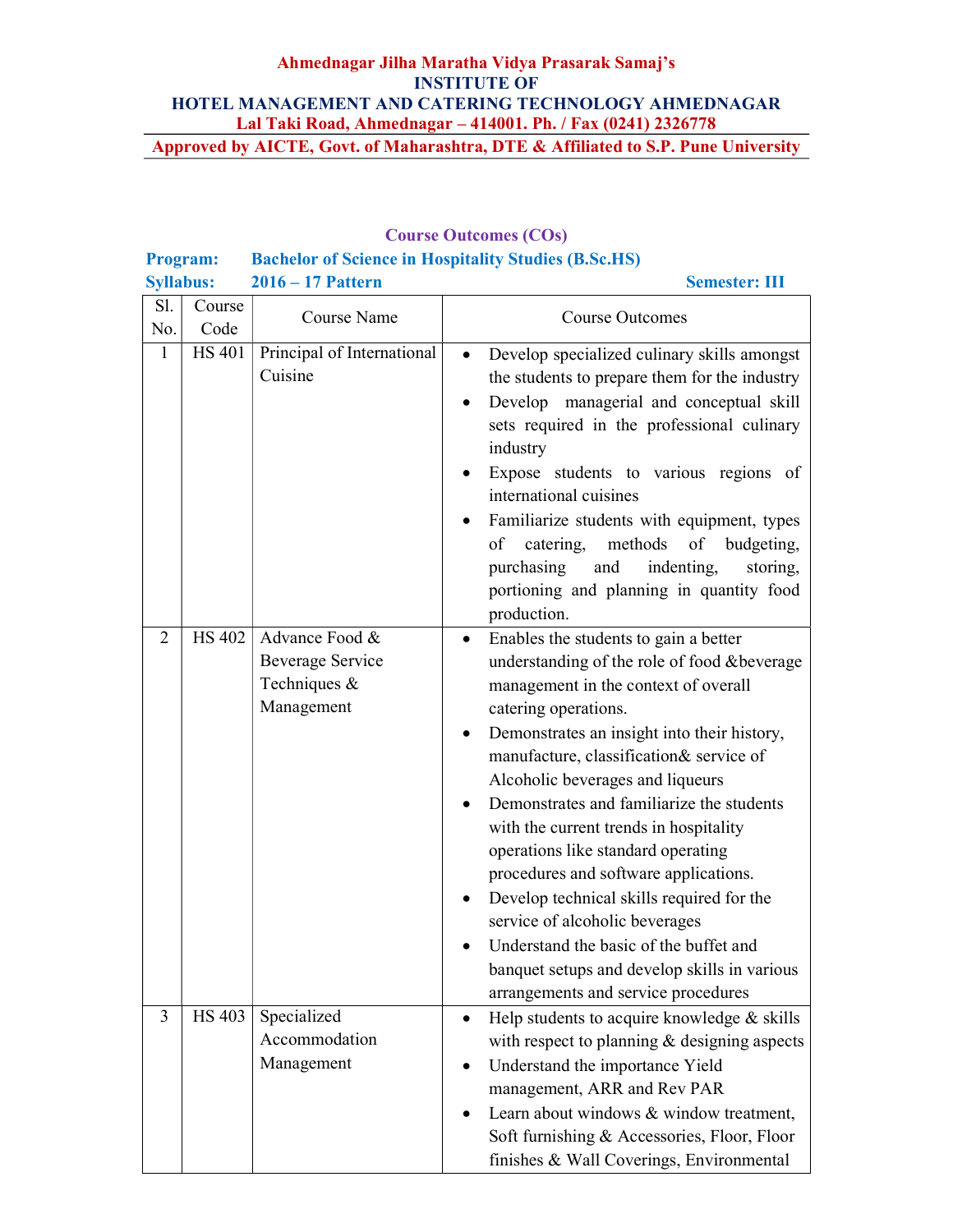|                |                            |                            | Practices in Housekeeping etc.                         |
|----------------|----------------------------|----------------------------|--------------------------------------------------------|
|                |                            |                            | Learn Meeting Incentive Convention                     |
|                |                            |                            | Exposition (MICE), Staffing, Use of                    |
|                |                            |                            | computer technology in Rooms Division                  |
|                |                            |                            | Get the knowledge of various sales                     |
|                |                            |                            | techniques used to maximize the room                   |
|                |                            |                            | occupancy of the hotel                                 |
| 4              | <b>HS 404</b>              | <b>Total Quality</b>       | Introduce the students to importance of<br>$\bullet$   |
|                |                            | Management                 | quality management and Six Core concepts               |
|                |                            |                            | of TQM                                                 |
|                |                            |                            | Understand importance of ISO and EMS and               |
|                |                            |                            | how they help establishments                           |
|                |                            |                            | Learn problem solving tools and techniques             |
| 5              | $\overline{\text{HS}}$ 405 | Human Resource             | Make the students understand the concepts<br>$\bullet$ |
|                |                            | Management                 | of Human Resource Management                           |
|                |                            |                            | Understand the need and importance of                  |
|                |                            |                            | motivation, incentives and reinforcements              |
|                |                            |                            | Understand job description, job analysis, job          |
|                |                            |                            | specifications, process of recruitment and             |
|                |                            |                            | selection                                              |
| 6              | <b>HS 406</b>              | Entrepreneurship           | Understand the technical, operational and<br>$\bullet$ |
|                |                            | Development                | financial feasibility required for setting up          |
|                |                            |                            | an entrepreneurial project                             |
|                |                            |                            | Inculcate and promote risk taking behavior             |
|                |                            |                            | needed to be successful in any start-up                |
|                |                            |                            | Do SWOT analysis and understand<br>$\bullet$           |
|                |                            |                            | corporate social responsibility                        |
| $\overline{7}$ | <b>HS 407</b>              | Principal of International | Learn preparations like Pâté& Terrines,<br>$\bullet$   |
|                |                            | Cuisine (Practical)        | Mousse, Galantine &Ballotines, and setup               |
|                |                            |                            | clod platter                                           |
|                |                            |                            | Understand and demonstrate Product                     |
|                |                            |                            | research and development                               |
|                |                            |                            | Learn how to minimize cost and increase                |
|                |                            |                            | profit by using menu engineering                       |
| 8              | <b>HS 408</b>              | Advance Food &             | Learn and demonstrate Planning of<br>$\bullet$         |
|                |                            | <b>Beverage Service</b>    | <b>Restaurant Operation for Specialty</b>              |
|                |                            | Techniques $\&$            | Restaurant, Fast Food, and Coffee Shop                 |
|                |                            | Management (Practical)     | Learn Preparation of duty rosters in<br>$\bullet$      |
|                |                            |                            | restaurants, menu planning for Japanese,               |
|                |                            |                            | Mediterranean cuisine                                  |
|                |                            |                            | Understand various wine pairing, and reasons           |